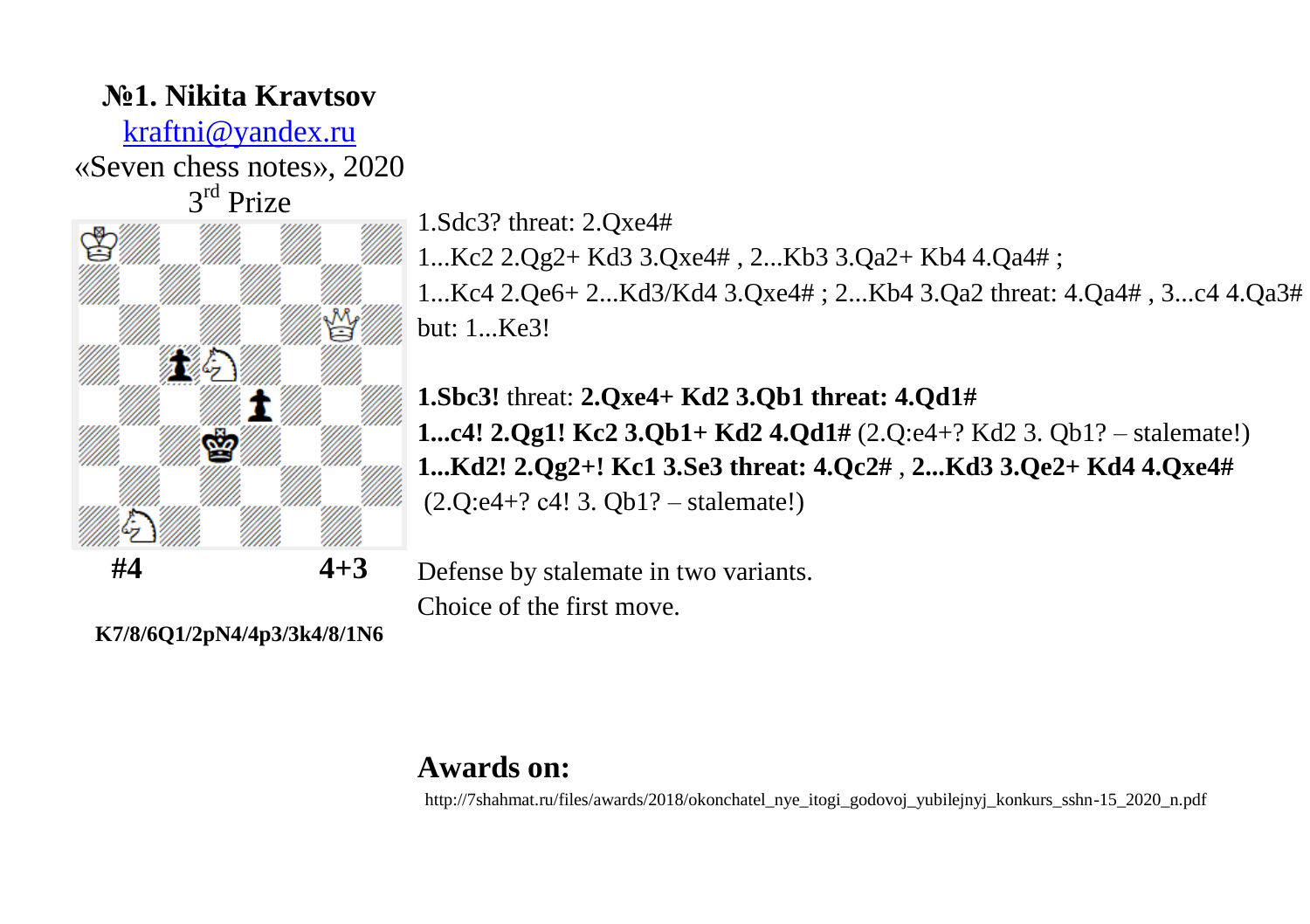

**K7/6Q1/2pN4/4p3/3k4/8/1N6/8**

Choice of the first move.

https://www.chessstar.com/composition/competitions/awards/chessstar/standard/annual/n/chessstar-2021\_n.pdf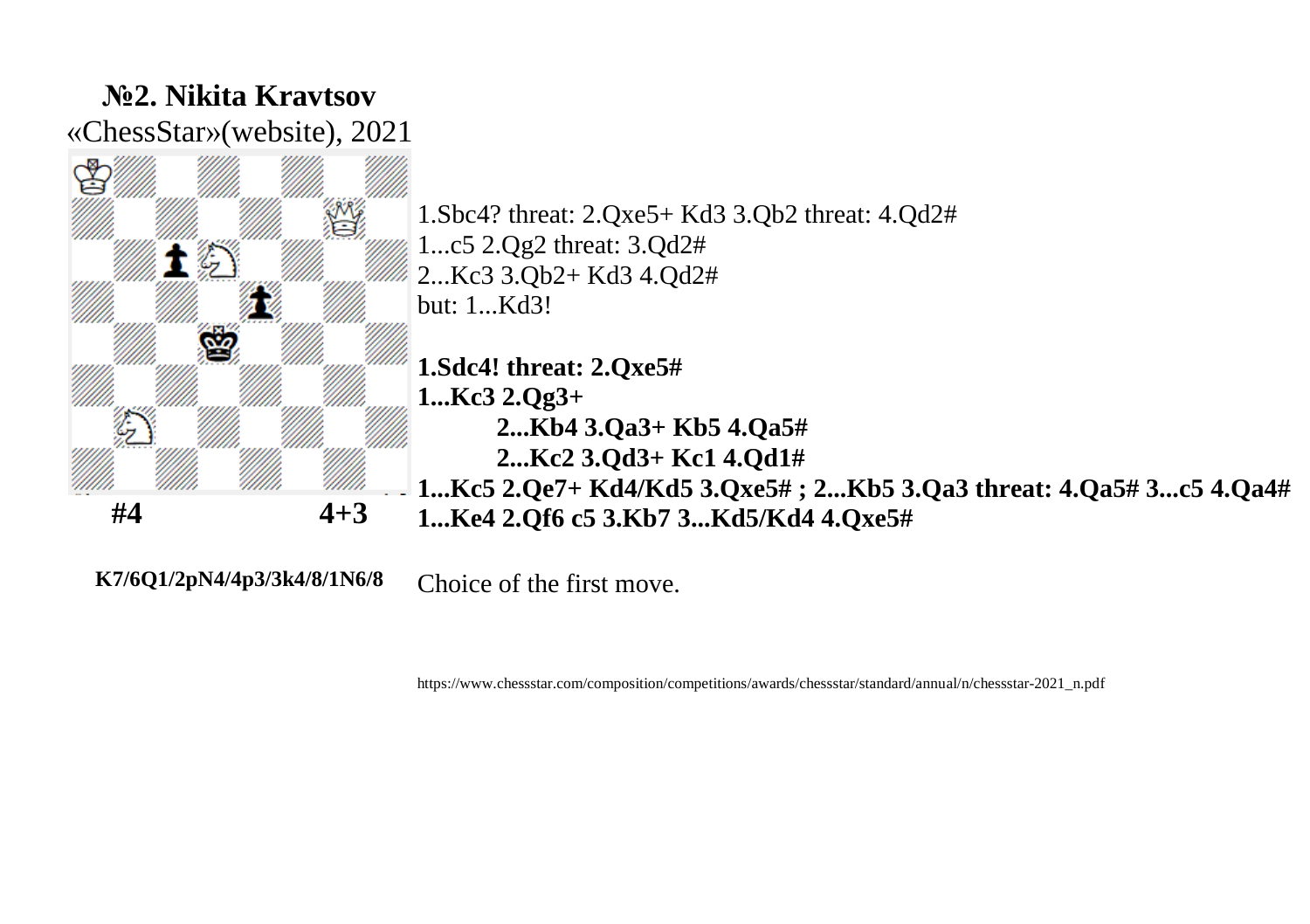## **№3. Nikita Kravtsov**  $MT \times Fazilet - 100$ «ChessStar» (website), 2021 1<sup>st</sup> Com.



# **a) 1.Вg3! Кf3 2.Кd5 Кхе2 3.Ке4 Кd2 4.Rс2#** (1.В~?, but 1…Кf3!) **b) 1.Кg1! Кf3 2.Sс1 Ке4 3.Кf2 Кd4 4.Rс4#** (1.Sс1? Кf3 2.Кg1 Ке4 3.Кf2 Кd4 4.Rс4#, but 1…Кd4!) **c) 1.Sh4! Кd4 2.Sd5 Ке4 3.Ва7 Ке5 4.Rе3#** (1.Sе7? Кd4 3.S3d5 Ке4 3.Ва7 Ке5 4.Rе3#, but 1…Кf3!)

3 quiet variants with mm in twins.

#### **Awards on:**

https://www.chessstar.com/composition/competitions/awards/chessstar/anonymous/others/chessstar\_fazilet-100.pdf

**1B6/8/2K5/8/4k3/2R1N3/4N3/8 1B6/8/8/8/4k3/2R1N3/4N3/7K 1B6/8/2K3N1/8/4k3/2R1N3/8/8**